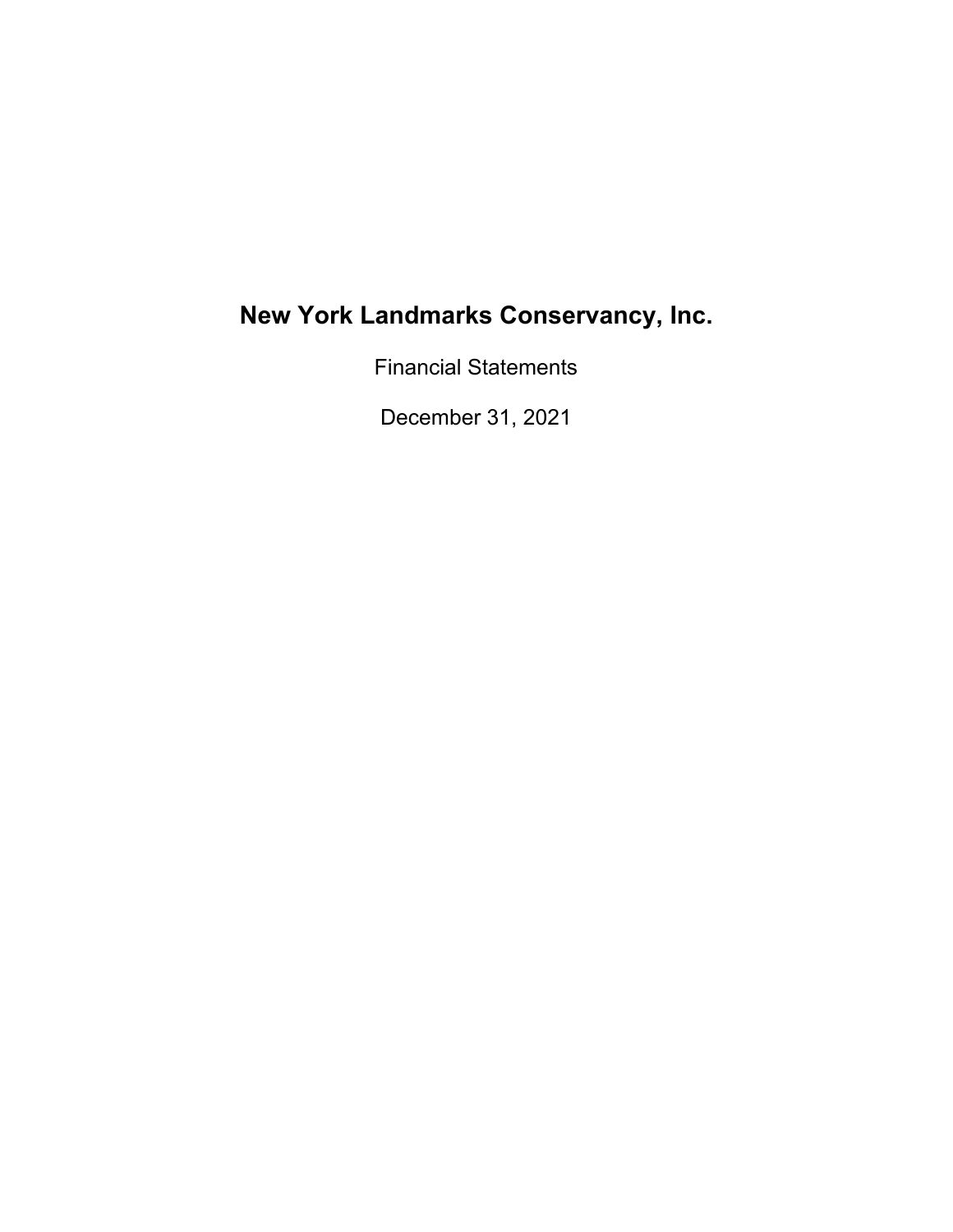

#### **Independent Auditors' Report**

**To the Board of Directors of New York Landmarks Conservancy, Inc.**

#### **Opinion**

We have audited the accompanying financial statements of New York Landmarks Conservancy, Inc. (a nonprofit organization), which comprise the statement of financial position as of December 31, 2021, and the related statements of activities, functional expenses and cash flows for the year then ended, and the related notes to the financial statements.

In our opinion, the financial statements referred to above present fairly, in all material respects, the financial position of New York Landmarks Conservancy, Inc. as of December 31, 2021, and the changes in its net assets and its cash flows for the year then ended in accordance with accounting principles generally accepted in the United States of America.

# **Basis of Opinion**

We conducted our audit in accordance with auditing standards generally accepted in the United States of America. Our responsibilities under those standards are further described in the Auditors' Responsibilities for the Audit of the Financial Statements section of our report. We are required to be independent of New York Landmarks Conservancy, Inc. and to meet our other ethical responsibilities in accordance with the relevant ethical requirements related to our audit. We believe that the audit evidence we have obtained is sufficient and appropriate to provide a basis for our audit opinion.

#### **Responsibilities of Management for the Financial Statements**

Management is responsible for the preparation and fair presentation of the financial statements in accordance with accounting principles generally accepted in the United States of America, and for the design, implementation, and maintenance of internal control relevant to the preparation and fair presentation of financial statements that are free from material misstatement, whether due to fraud or error.

In preparing the financial statements, management is required to evaluate whether there are conditions or events, considered in the aggregate, that raise substantial doubt about New York Landmarks Conservancy, Inc.'s ability to continue as a going concern within one year after the date that the financial statements are available to be issued.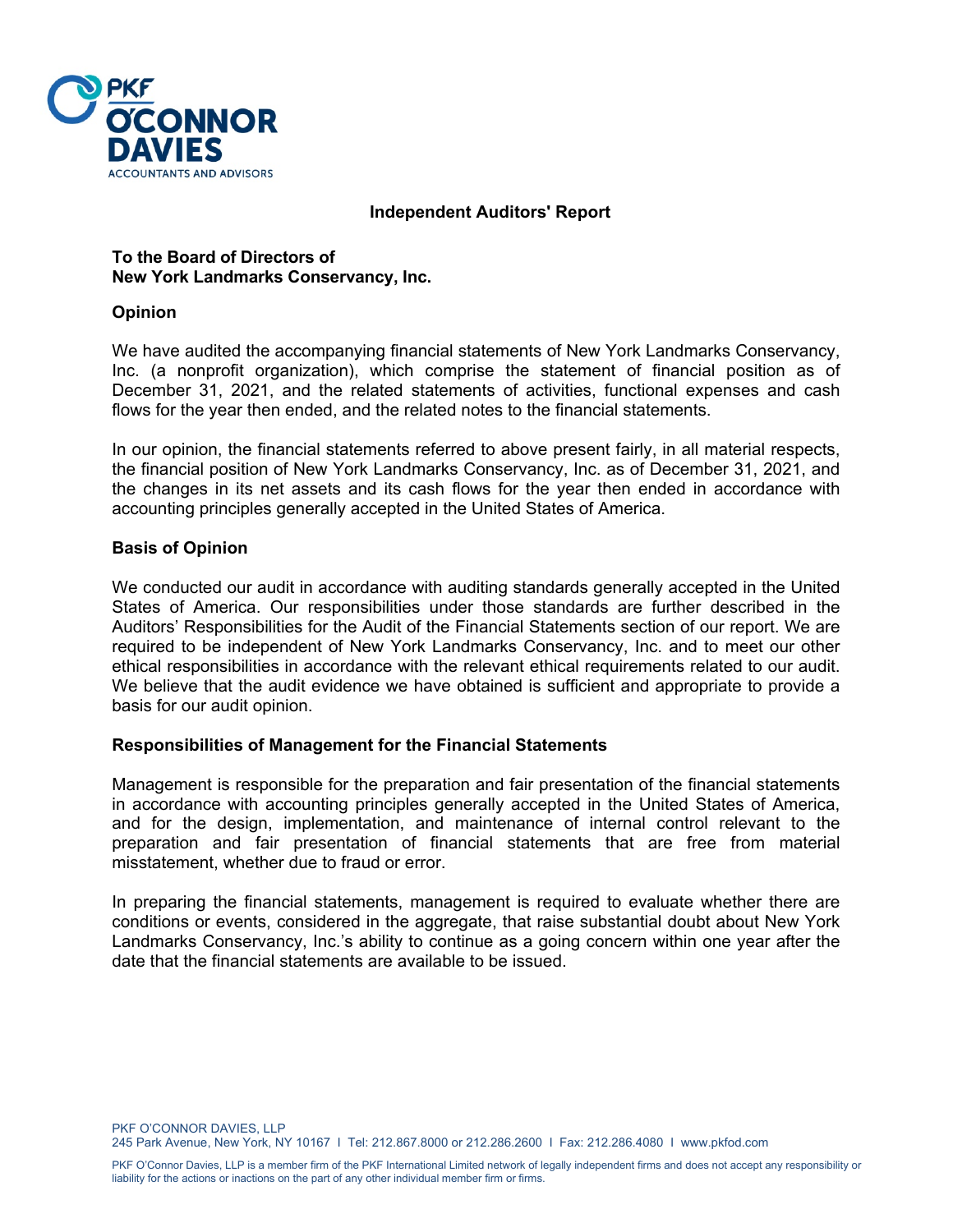# **To the Board of Directors of**

**New York Landmarks Conservancy, Inc.** 

Page 2

# **Auditors' Responsibilities for the Audit of the Financial Statements**

Our objectives are to obtain reasonable assurance about whether the financial statements as a whole are free from material misstatement, whether due to fraud or error, and to issue an auditors' report that includes our opinion. Reasonable assurance is a high level of assurance but is not absolute assurance and therefore is not a guarantee that an audit conducted in accordance with generally accepted auditing standards will always detect a material misstatement when it exists. The risk of not detecting a material misstatement resulting from fraud is higher than for one resulting from error, as fraud may involve collusion, forgery, intentional omissions, misrepresentations, or the override of internal control. Misstatements, including omissions, are considered material if there is substantial likelihood that, individually or in the aggregate, they would influence the judgment made by a reasonable user based on the financial statements.

In performing our audit in accordance with generally accepted auditing standards, we:

- Exercise professional judgment and maintain professional skepticism throughout the audit.
- Identify and access the risk of material misstatement of the financial statements, whether due to fraud or error, and design and perform audit procedures responsive to those risks. Such procedures include examining, on test basis, evidence regarding the amounts and disclosures in the financial statements.
- Obtain an understanding of internal control relevant to the audit in order to design audit procedures that are appropriate in the circumstances, but not for the purpose of expressing an opinion on the effectiveness of New York Landmarks Conservancy, Inc.'s internal control. Accordingly, no such opinion is expressed.
- Evaluate the appropriateness of accounting policies used and the reasonableness of significant accounting estimates made by management, as well as evaluate the overall presentation of the financial statements.
- Conclude whether, in our judgment, there are conditions or events, considered in the aggregate, that raise substantial doubt about New York Landmarks Conservancy, Inc.'s ability to continue as a going concern for a reasonable period of time.

We are required to communicate with those charged with governance regarding, among others, the planned scope and timing of the audit, significant audit findings, and certain internal control related matters that we identified during the audit.

# **Report on Summarized Comparative Information**

We have previously audited the Organization's December 31, 2020 financial statements, and we expressed an unmodified audit opinion on those audited financial statements in our report dated April 22, 2021. In our opinion, the summarized comparative information presented herein as of and for the year ended December 31, 2020 is consistent, in all material respects, with the audited financial statements from which it has been derived.

PKF O'Connor Davies, LLP

April 19, 2022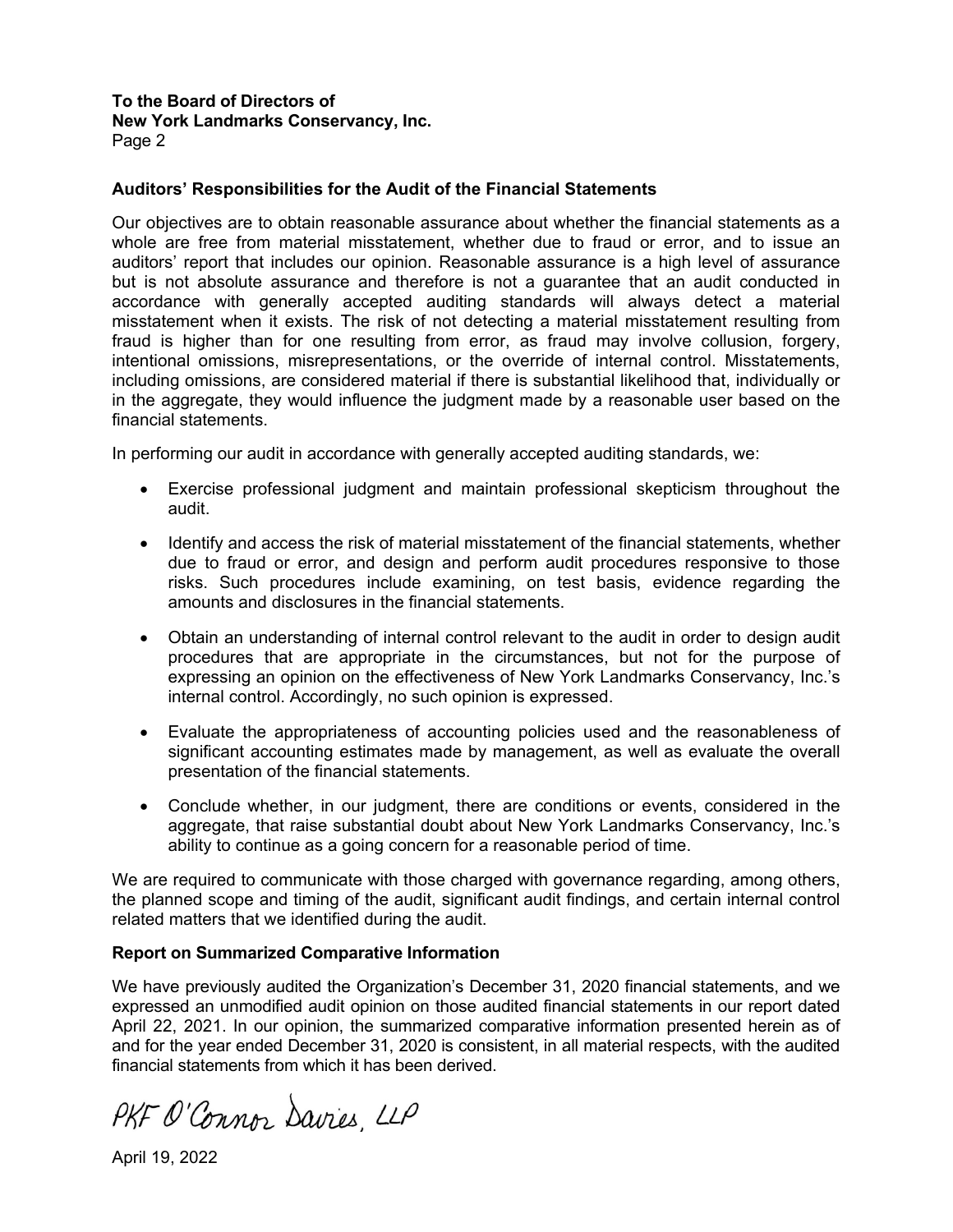#### **New York Landmarks Conservancy, Inc. New York Landmarks Conservancy, Inc.**

# Statement of Financial Position Statement of Financial Position December 31, 2020 December 31, 2021 (with comparative amounts at December 31, 2020)

|                                           | 2021             | 2020             |
|-------------------------------------------|------------------|------------------|
| <b>ASSETS</b>                             |                  |                  |
| Cash and cash equivalents                 | \$<br>3,833,675  | \$<br>3,556,556  |
| Pledges receivable                        | 97,500           | 82,500           |
| Program-related loans receivable          | 329,795          | 58,109           |
| Prepaid expenses and other assets         | 21,225           | 109,249          |
| Cash and cash equivalents held for others | 106,978          | 106,952          |
| Investments                               | 13,368,762       | 11,691,957       |
| Property and equipment, net               | 31,666           | 65,950           |
| Investments held in perpetuity            | 2,392,068        | 2,392,068        |
|                                           | 20,181,669<br>\$ | 18,063,341<br>\$ |
| <b>LIABILITIES AND NET ASSETS</b>         |                  |                  |
| Liabilities                               |                  |                  |
| Accounts payable and accrued liabilities  | \$<br>29,033     | \$<br>70,130     |
| Grants payable                            | 670,611          | 682,908          |
| Deferred rent                             | 3,697            | 25,878           |
| Paycheck Protection Program Ioan          |                  | 291,607          |
| <b>Amounts Held for Others</b>            |                  |                  |
| Queens Historic Properties Fund           | 106,978          | 106,952          |
| <b>Total Liabilities</b>                  | 810,319          | 1,177,475        |
| <b>Net Assets</b>                         |                  |                  |
| <b>Without Donor Restrictions</b>         |                  |                  |
| Undesignated                              | 2,098,063        | 1,620,519        |
| Board designated                          | 12,765,769       | 10,999,975       |
| <b>Total Without Donor Restrictions</b>   | 14,863,832       | 12,620,494       |
| With donor restrictions                   | 4,507,518        | 4,265,372        |
| <b>Total Net Assets</b>                   | 19,371,350       | 16,885,866       |
|                                           | 20,181,669<br>\$ | 18,063,341<br>\$ |
|                                           |                  |                  |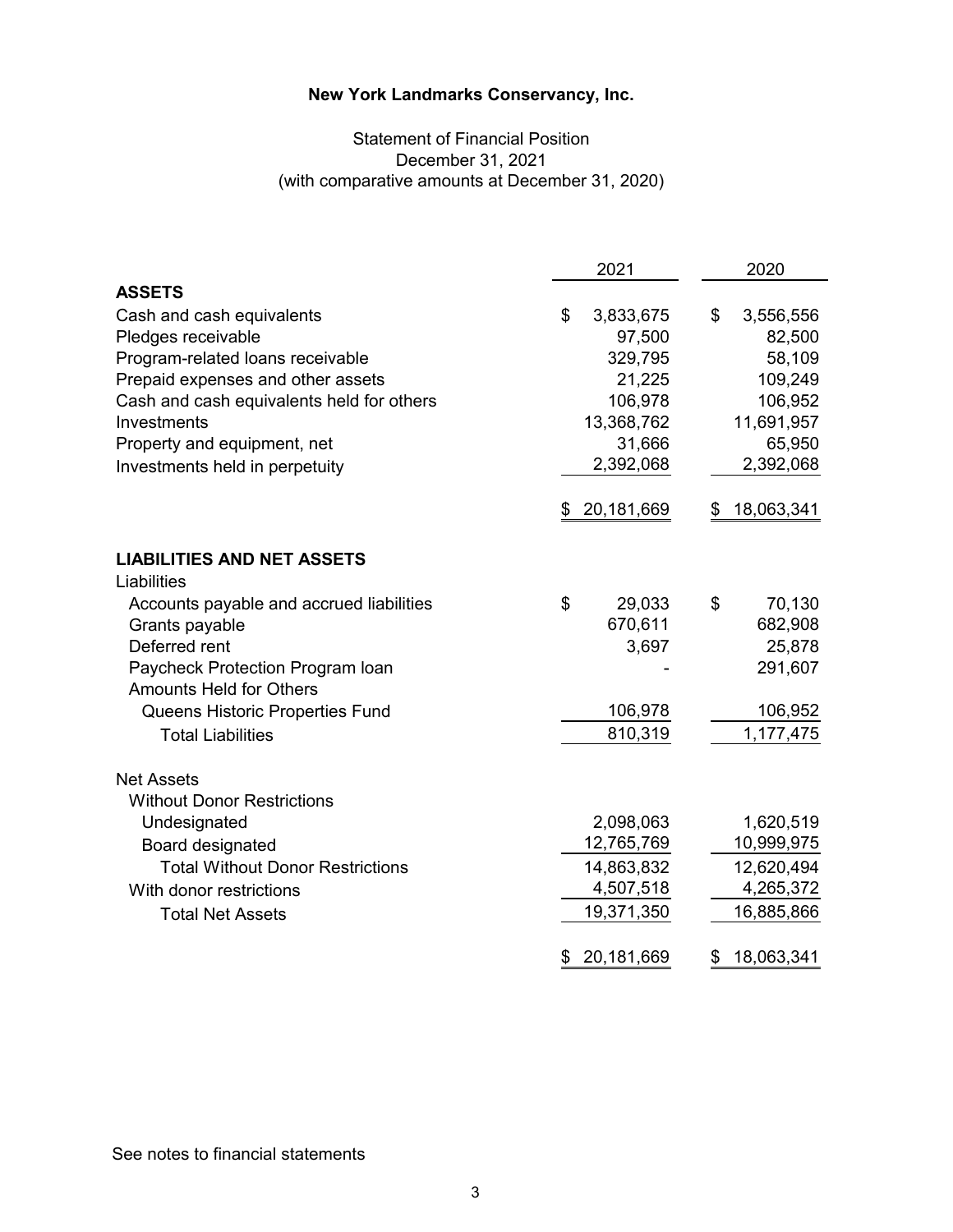#### **New York Landmarks Conservancy, Inc. New York Landmarks Conservancy, Inc.**

#### Statement of Activities<br>31 Star Ended December 31 St ized totals for the year ended Deceml Statement of Activities Year Ended December 31, 2021 (with summarized totals for the year ended December 31, 2020)

|                                                    | <b>Without Donor</b><br><b>Restrictions</b> | <b>With Donor</b><br>Restrictions | 2021<br>Total   | 2020<br>Total   |
|----------------------------------------------------|---------------------------------------------|-----------------------------------|-----------------|-----------------|
| <b>OPERATING REVENUE AND SUPPORT</b>               |                                             |                                   |                 |                 |
| Contributions                                      | \$<br>2,016,781                             | \$<br>290,506                     | \$<br>2,307,287 | \$<br>2,444,590 |
| <b>Contributed services</b>                        | 57,945                                      |                                   | 57,945          |                 |
| Special events, net of direct benefit to donors of |                                             |                                   |                 |                 |
| \$271,087 and \$235,562                            | 1,189,353                                   |                                   | 1,189,353       | 742,049         |
| Government grants                                  | 28,080                                      |                                   | 28,080          | 25.920          |
| Investment return used for operations              |                                             |                                   |                 | 1,017,188       |
| Program services income                            | 121                                         | 28,225                            | 28,346          | 26,290          |
|                                                    | 3,292,280                                   | 318,731                           | 3,611,011       | 4,256,037       |
| Net assets released from restrictions              | 474,303                                     | (474, 303)                        |                 |                 |
| <b>Total Operating Revenue and Support</b>         | 3,766,583                                   | (155, 572)                        | 3,611,011       | 4,256,037       |
| <b>EXPENSES</b>                                    |                                             |                                   |                 |                 |
| Program                                            | 2,274,142                                   |                                   | 2,274,142       | 2,875,287       |
| Administration                                     | 394,274                                     |                                   | 394,274         | 293,887         |
| Development and fundraising                        | 713,247                                     |                                   | 713,247         | 612,627         |
| <b>Total Expenses</b>                              | 3,381,663                                   |                                   | 3,381,663       | 3,781,801       |
| Excess (Deficit) of Operating Revenue              |                                             |                                   |                 |                 |
| and Support Over Expenses                          | 384,920                                     | (155, 572)                        | 229,348         | 474,236         |
| <b>NON-OPERATING ACTIVITES</b>                     |                                             |                                   |                 |                 |
| Forgiveness of Paycheck Protection Program loans   | 589.319                                     |                                   | 589.319         |                 |
| Non-operating investment return                    | 1,269,099                                   | 397,718                           | 1,666,817       | 608,714         |
| Change in Net Assets                               | 2,243,338                                   | 242,146                           | 2,485,484       | 1,082,950       |
| <b>NET ASSETS</b>                                  |                                             |                                   |                 |                 |
| Beginning of year                                  | 12,620,494                                  | 4,265,372                         | 16,885,866      | 15,802,916      |
| End of year                                        | 14,863,832                                  | \$<br>4,507,518                   | 19,371,350      | 16,885,866      |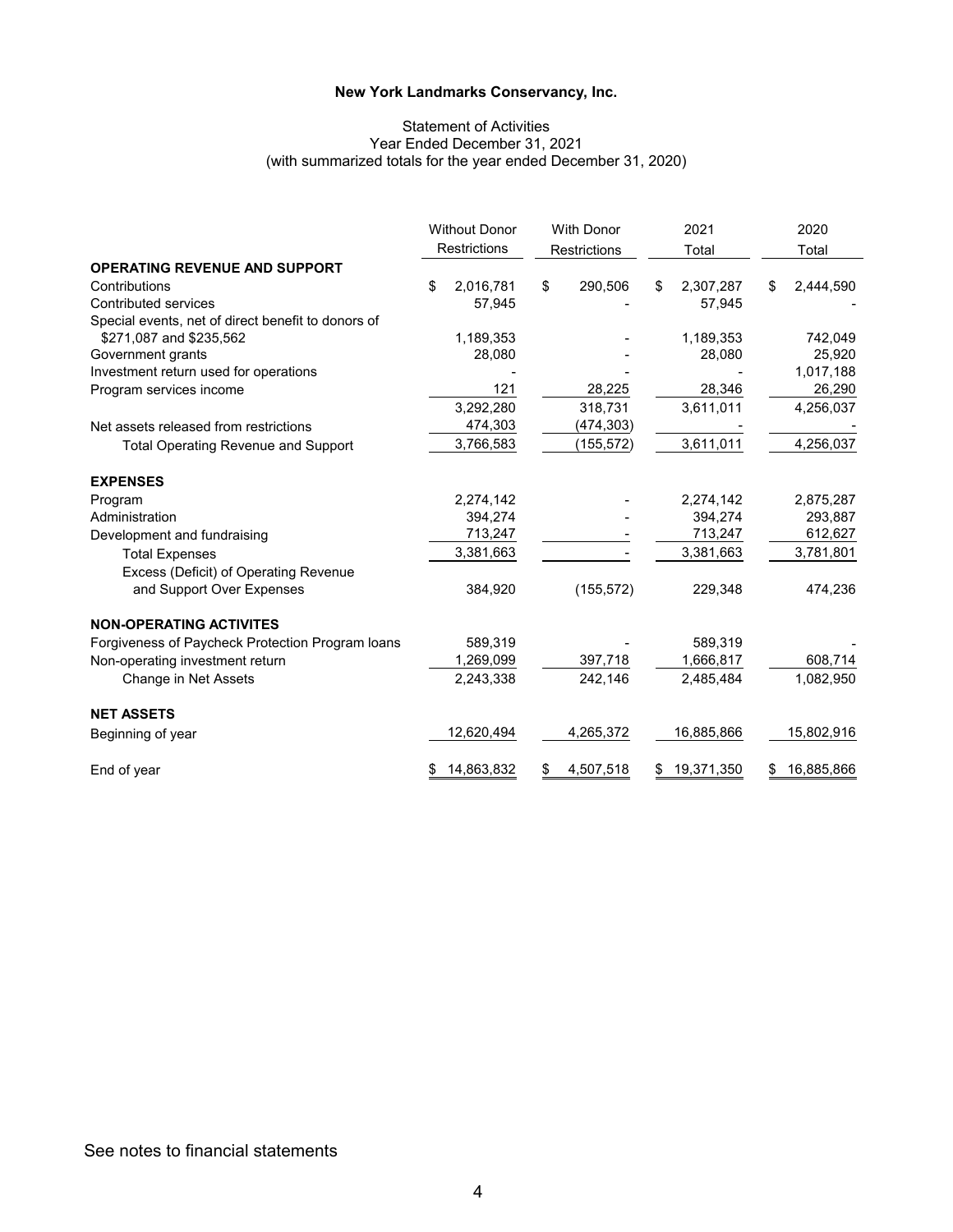#### **New York Landmarks Conservancy, Inc. New York Landmarks Conservancy, Inc.**

# Statement of Functional Expenses Statement of Functional Expenses Year Ended December 31, 2020 Year Ended December 31, 2021 (with summarized totals for the year ended December 31, 2020)

|                                                                                 |                                   |                  |                              |                     | Program      |                          |                                                               |                                |                  |
|---------------------------------------------------------------------------------|-----------------------------------|------------------|------------------------------|---------------------|--------------|--------------------------|---------------------------------------------------------------|--------------------------------|------------------|
|                                                                                 | Sacred<br><b>Sites</b><br>Program | Public<br>Policy | Technical<br><b>Services</b> | Emergency<br>Grants | Easements    | City<br>Ventures<br>Fund | <b>New York</b><br><b>City Historic</b><br>Properties<br>Fund | Endangered<br><b>Buildings</b> | Total<br>Program |
| <b>Salaries</b>                                                                 | 340,711                           | \$ 203,696       | 86,451<br>\$                 | 60,240<br>\$        | 28,278<br>\$ | \$<br>14,505             | \$                                                            | 38,348<br>\$                   | 772,229<br>\$    |
| Payroll taxes and benefits                                                      | 88,078                            | 58,704           | 24,914                       | 17,361              | 8,150        | 4,180                    | $\blacksquare$                                                | 11,051                         | 212,438          |
| <b>Total Salaries and Related Expenses</b>                                      | 428,789                           | 262,400          | 111,365                      | 77,601              | 36,428       | 18,685                   | $\blacksquare$                                                | 49,399                         | 984,667          |
| Professional fees and purchased services<br>In-kind legal                       | 48,073                            | 27,040           | 11,476                       | 7,997               | 3,754        | 8,150                    | $\overline{\phantom{a}}$                                      | 5,091                          | 111,581          |
| Occupancy and insurance                                                         | 75,226                            | 50,138           | 21,279                       | 14,827              | 6,960        | 3,570                    | $\blacksquare$                                                | 9,439                          | 181,439          |
| Equipment lease and maintenance                                                 | 1,514                             | 1,009            | 428                          | 298                 | 140          | 72                       |                                                               | 190                            | 3,651            |
| Telephone                                                                       | 3,942                             | 2,627            | 1,115                        | 777                 | 365          | 187                      |                                                               | 495                            | 9,508            |
| Postage, shipping and messenger                                                 | 2,424                             | 1,229            | 521                          | 363                 | 171          | 87                       |                                                               | 231                            | 5,026            |
| Copying, printing and photos                                                    | 1,697                             | 640              | 272                          | 189                 | 89           | 46                       |                                                               | 120                            | 3,053            |
| Supplies                                                                        | 1,969                             | 1,312            | 557                          | 388                 | 182          | 93                       |                                                               | 247                            | 4,748            |
| Travel, catering, and meetings                                                  | 3,578                             | 1,256            | 533                          | 371                 | 174          | 89                       |                                                               | 236                            | 6,237            |
| Other events                                                                    |                                   | 17,160           |                              |                     |              |                          |                                                               |                                | 17,160           |
| Grants - direct                                                                 | 477,860                           |                  | 38,250                       | 29,850              |              | $\blacksquare$           | 98,334                                                        | 45,000                         | 689,294          |
| Dues and subscriptions                                                          | 5,464                             | 3,482            | 1,478                        | 1,030               | 483          | 248                      |                                                               | 656                            | 12,841           |
| Depreciation                                                                    | 7,161                             | 4,773            | 2,026                        | 1,412               | 663          | 340                      |                                                               | 899                            | 17,274           |
| Fees                                                                            | 4,680                             | 3,120            | 1,324                        | 923                 | 433          | 222                      |                                                               | 587                            | 11,289           |
| Special events                                                                  |                                   |                  |                              |                     |              |                          |                                                               |                                |                  |
| Advertising                                                                     | 11,710                            | 123,894          | 16,868                       | 47,174              | 746          | 383                      | 14,587                                                        | 1,012                          | 216,374          |
| <b>Total Expenses Before Reimbursement</b><br>and Direct Donor Benefit Expenses | 1,074,087                         | 500,080          | 207,492                      | 183,200             | 50,588       | 32,172                   | 112,921                                                       | 113,602                        | 2,274,142        |
| Reimbursement of expenses<br>Direct donor benefit expenses                      |                                   |                  |                              |                     |              |                          |                                                               |                                |                  |
| Total Expenses Reported by Function on<br>the Statement of Activities           | 1,074,087<br>S.                   | 500,080<br>\$    | 207,492<br>\$                | 183,200<br>\$       | 50,588<br>S  | \$<br>32,172             | \$112,921                                                     | 113,602<br>\$                  | \$2,274,142      |

See notes to financial statements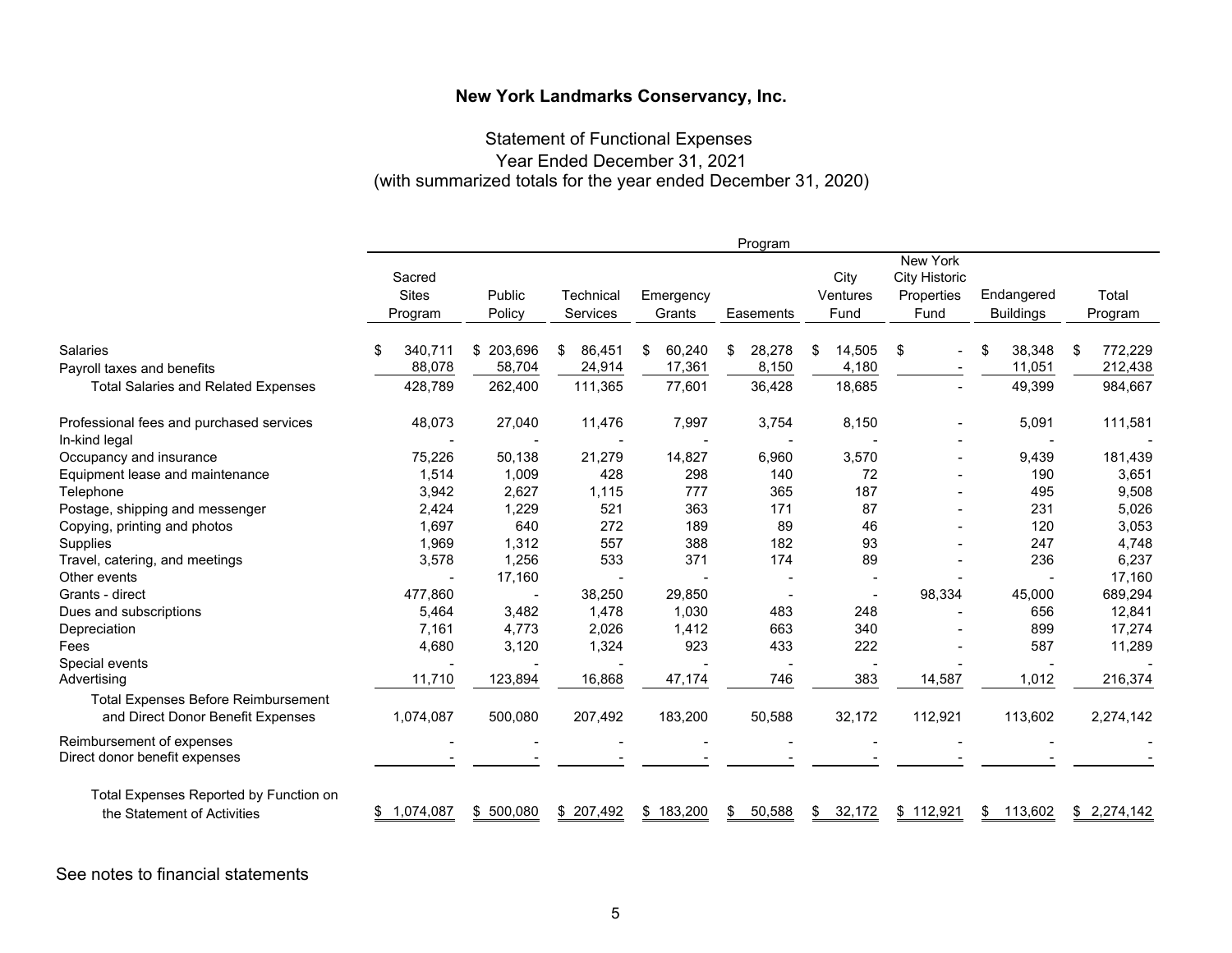#### **New York Landmarks Conservancy, Inc. New York Landmarks Conservancy, Inc.**

# Statement of Functional Expenses Statement of Functional Expenses *(continued)*  Year Ended December 31, 2020 Year Ended December 31, 2021 (with summarized totals for the year ended December 31, 2020)

|                                            |                           | Administration                                         |                         |                                   |               |               |
|--------------------------------------------|---------------------------|--------------------------------------------------------|-------------------------|-----------------------------------|---------------|---------------|
|                                            | Management<br>and General | New York<br><b>City Historic</b><br>Properties<br>Fund | Total<br>Administration | Development<br>and<br>Fundraising | 2021<br>Total | 2020<br>Total |
| <b>Salaries</b>                            | 195,214<br>S              | 287,837<br>\$                                          | 483,051<br>\$           | 275,969<br>\$                     | \$1,531,249   | \$1,588,497   |
| Payroll taxes and benefits                 | 56,259                    | 91,918                                                 | 148,177                 | 79,532                            | 440,147       | 431,136       |
| <b>Total Salaries and Related Expenses</b> | 251,473                   | 379,755                                                | 631,228                 | 355,501                           | 1,971,396     | 2,019,633     |
| Professional fees and purchased services   | 25,914                    |                                                        | 25,914                  | 36,634                            | 174,129       | 209,150       |
| In-kind legal                              | 57,945                    |                                                        | 57,945                  |                                   | 57,945        |               |
| Occupancy and insurance                    | 32,534                    | 84,628                                                 | 117,162                 | 67,927                            | 366,528       | 377,312       |
| Equipment lease and maintenance            | 967                       | 1,391                                                  | 2,358                   | 1,367                             | 7,376         | 6,048         |
| Telephone                                  | 2,518                     | 3,621                                                  | 6,139                   | 3,559                             | 19,206        | 14,532        |
| Postage, shipping and messenger            | 1,177                     | 1,694                                                  | 2,871                   | 1,665                             | 9,562         | 10,063        |
| Copying, printing and photos               | 3,233                     | 882                                                    | 4,115                   | 867                               | 8,035         | 39,918        |
| Supplies                                   | 1,258                     | 1,809                                                  | 3,067                   | 1,778                             | 9,593         | 11,203        |
| Travel, catering, and meetings             | 1,203                     |                                                        | 1,203                   | 1,701                             | 9,141         | 10,445        |
| Other events                               |                           |                                                        |                         |                                   | 17,160        | 77,348        |
| Grants - direct                            |                           |                                                        |                         |                                   | 689,294       | 1,094,513     |
| Dues and subscriptions                     | 3,337                     |                                                        | 3,337                   | 4,718                             | 20,896        | 13,130        |
| Depreciation                               | 4,574                     | 5,971                                                  | 10,545                  | 6,465                             | 34,284        | 35,594        |
| Fees                                       | 2,990                     |                                                        | 2,990                   | 4,226                             | 18,505        | 15,827        |
| Special events                             |                           |                                                        |                         | 271,087                           | 271,087       | 235,562       |
| Advertising                                | 5,151                     |                                                        | 5,151                   | 226,839                           | 448,364       | 335,653       |
| <b>Total Expenses Before Reimbursement</b> |                           |                                                        |                         |                                   |               |               |
| and Direct Donor Benefit Expenses          | 394,274                   | 479,751                                                | 874,025                 | 984,334                           | 4,132,501     | 4,505,931     |
| Reimbursement of expenses                  |                           | (479, 751)                                             | (479, 751)              |                                   | (479, 751)    | (488, 568)    |
| Direct donor benefit expenses              |                           |                                                        |                         | (271, 087)                        | (271, 087)    | (235, 562)    |
| Total Expenses Reported by Function on     |                           |                                                        |                         |                                   |               |               |
| the Statement of Activities                | 394,274                   | \$                                                     | 394,274                 | 713,247<br>\$                     | \$3,381,663   | \$3,781,801   |

See notes to financial statements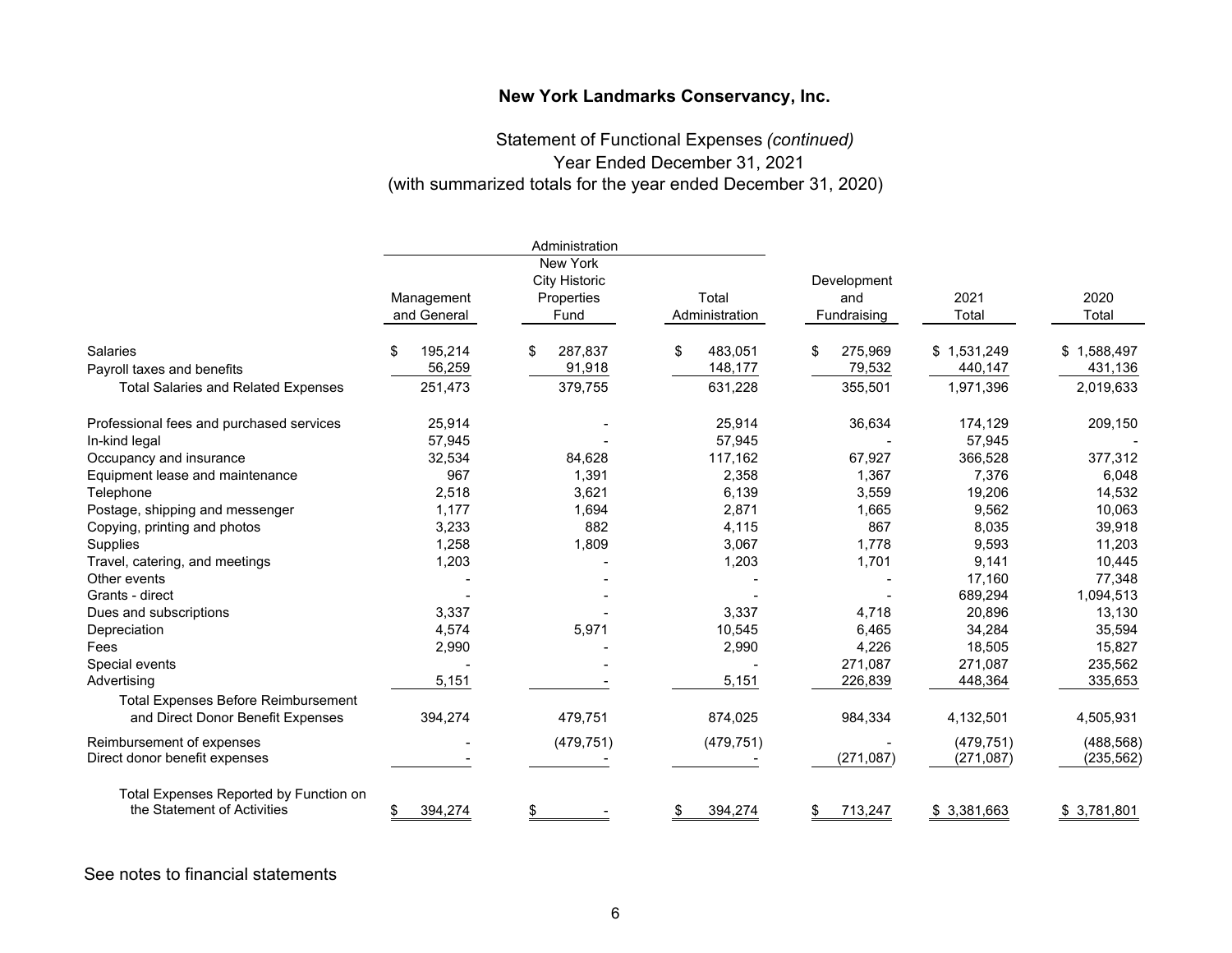# **New York Landmarks Conservancy, Inc. New York Landmarks Conservancy, Inc.**

# Statement of Cash Flows Statement of Cash Flows Year Ended December 31, 2020 Year Ended December 31, 2021 (with comparative amounts for the year ended December 31, 2020)

|                                                       | 2021            | 2020            |
|-------------------------------------------------------|-----------------|-----------------|
| <b>CASH FLOWS FROM OPERATING ACTIVITIES</b>           |                 |                 |
| Change in net assets                                  | 2,485,484<br>S. | 1,082,950<br>\$ |
| Adjustments to reconcile change in net assets to      |                 |                 |
| net cash from operating activities                    |                 |                 |
| Depreciation                                          | 34,284          | 35,594          |
| Deferred rent                                         | (22, 181)       | (22, 847)       |
| Net realized and unrealized gain on investments       | (1, 103, 058)   | (1,382,728)     |
| Forgiveness of Paycheck Protection Program Ioans      | (589, 319)      |                 |
| Changes in operating assets and liabilities           |                 |                 |
| Pledges receivable                                    | (15,000)        | (62,000)        |
| Due from New York City Historic Properties Fund, Inc. |                 | 38,644          |
| Prepaid expenses and other assets                     | 88,024          | (51, 121)       |
| Accounts payable and accrued liabilities              | (41,097)        | 11,579          |
| Grants payable                                        | (12, 297)       | (116, 608)      |
| Net Cash from Operating Activities                    | 824,840         | (466, 537)      |
| <b>CASH FLOWS FROM INVESTING ACTIVITIES</b>           |                 |                 |
| Loan repayments                                       | 28,314          | 22,842          |
| Loan disbursements                                    | (300,000)       |                 |
| Purchase of property and equipment                    |                 | (15,000)        |
| Proceeds from sales of investments                    | 2,414,893       | 2,577,679       |
| Purchase of investments                               | (3, 563, 478)   | (1,368,732)     |
| Change in short term investments                      | 574,838         | (475, 204)      |
| Net Cash from Investing Activities                    | (845, 433)      | 741,585         |
| <b>CASH FLOWS FROM FINANCING ACTIVITIES</b>           |                 |                 |
|                                                       | 297,712         | 291,607         |
| Paycheck Protection program loan proceeds             |                 |                 |
| Net Change in Cash and Cash Equivalents               | 277,119         | 566,655         |
| <b>CASH AND CASH EQUIVALENTS</b>                      |                 |                 |
| Beginning of the year                                 | 3,556,556       | 2,989,901       |
| End of the year                                       | 3,833,675<br>\$ | 3,556,556<br>\$ |
| NON-CASH FINANCING ACTIVITY                           |                 |                 |
| Forgiveness of Paycheck Protection Program loans      | \$<br>589,319   | \$              |

See notes to financial statements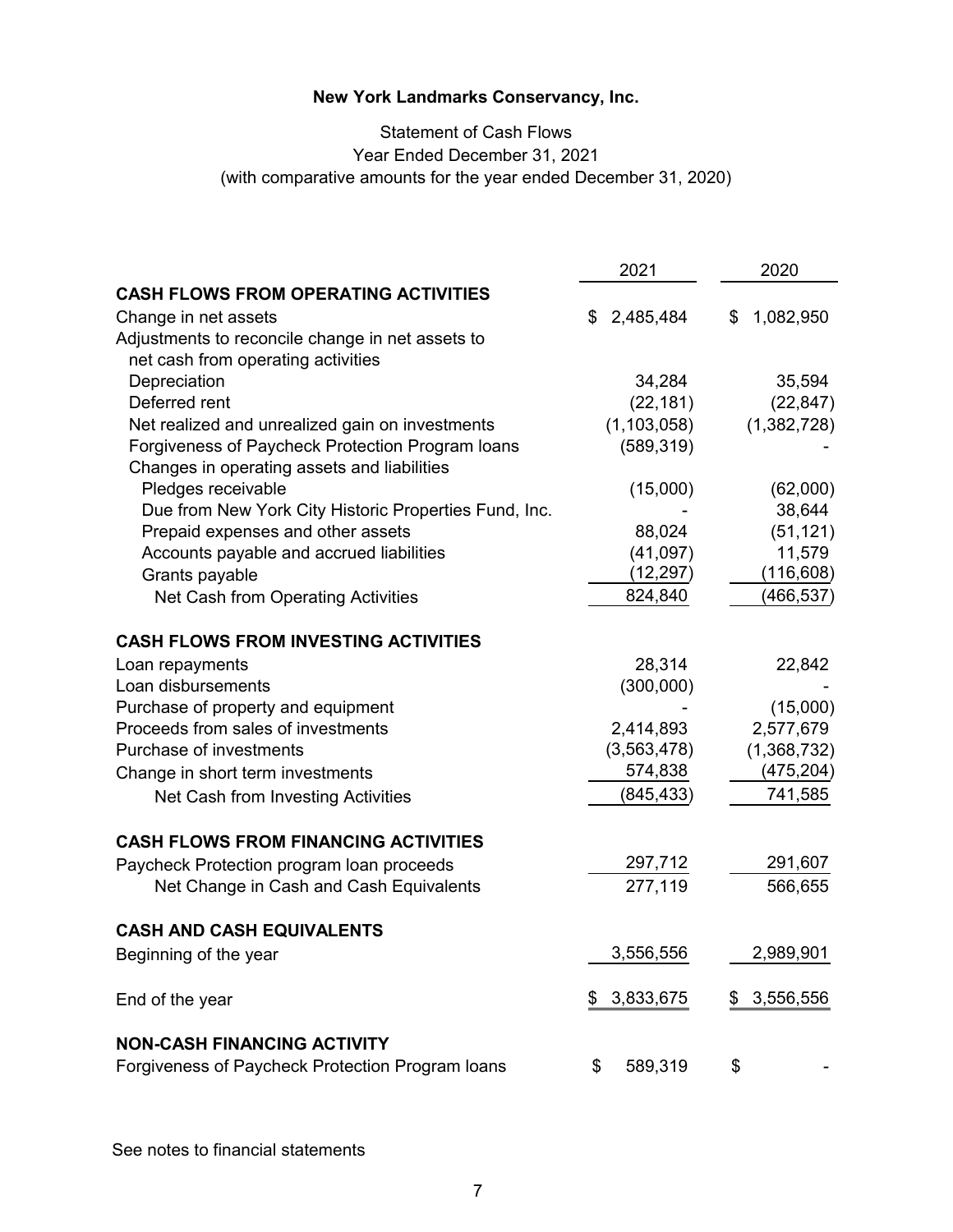Notes to Financial Statements December 31, 2021

#### **1. Organization and Tax Status**

 New York Landmarks Conservancy, Inc. (the "Organization"), established in 1973, is a nonprofit organization dedicated to the preservation and reuse of architecturally, culturally and historically significant buildings throughout New York City and the State of New York. The Organization's goals are to devise and implement economically sound reuse strategies for landmark buildings, carry out studies, utilize legal and economic tools as incentives to historic preservation, disseminate preservation-related information to the public, assist community groups in achieving urban renewal through the revitalization of existing structures, and provide technical assistance to owners of landmark properties. The Organization derives most of its revenue and support from contributions and grants made by individuals, corporations and foundations.

 The Organization has been granted tax-exempt status from the Internal Revenue Service under Section  $501(c)(3)$  of the Internal Revenue Code and, accordingly, is not subject to federal or state income taxes.

# **2. Summary of Significant Accounting Policies**

#### *Basis of Presentation and Use of Estimates*

 The preparation of financial statements in conformity with accounting principles generally accepted in the United States of America (U.S. GAAP) requires the Organization's management to make certain estimates and assumptions relating to the reporting of assets and liabilities and the disclosure of contingent assets and liabilities at the date of the financial statements and the reported amounts of revenues and expenses during the reporting period. Actual results could differ from those estimates.

#### *Measure of Operations*

The Organization includes in its measure of operations all revenues and expenses that are an integral part of its program and supporting activities and excludes contributions with donor restrictions that are permanent in nature and investment return in excess of the Organization's spend rate.

#### *Cash and Cash Equivalents*

Cash and cash equivalents include all highly liquid investments with maturities of three months or less when purchased.

#### *Pledges Receivable*

Pledges receivable are stated at their estimated realizable value. Amounts due in more than one year are stated at the present value of the estimated future cash flows, discounted using a risk-adjusted rate.

#### *Program-Related Loans Receivable*

Program-related loans receivable are recorded at cost. Management deems all programrelated loans receivable to be collectible at December 31, 2021.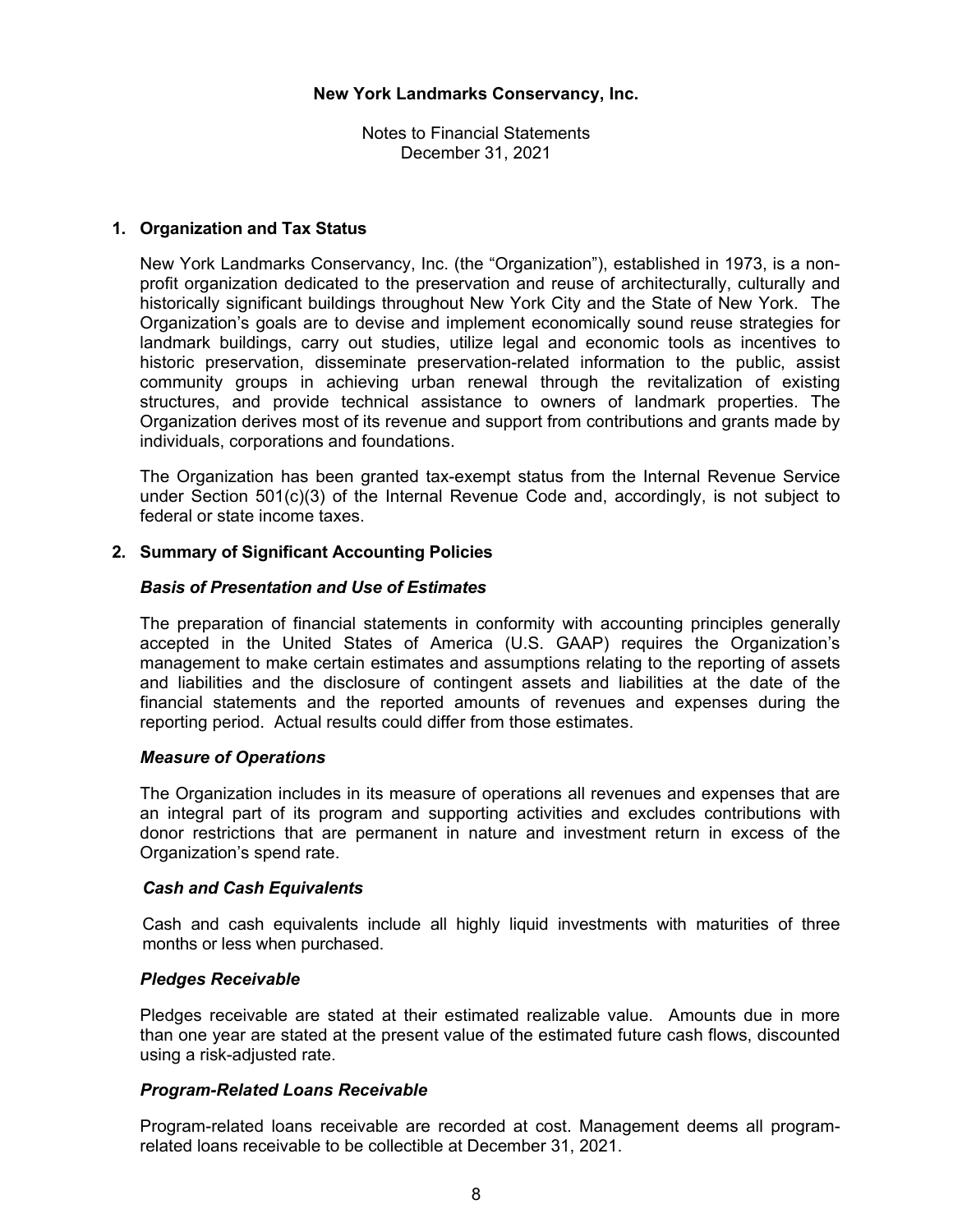Notes to Financial Statements December 31, 2021

#### *2.* **Summary of Significant Accounting Policies** *(continued)*

#### *Cash and Cash Equivalents Held for Others*

The Organization maintains cash and cash equivalents for others in connection with transactions in which the Organization acts as an agent. These cash and cash equivalents are reported in the statement of financial position with related liability accounts categorized under amounts held for others.

#### *Fair Value Measurements*

The Organization follows U.S. GAAP guidance on Fair Value Measurements which defines fair value and establishes a fair value hierarchy organized into three levels based upon the input assumptions used in pricing assets. Level 1 inputs have the highest reliability and are related to assets with unadjusted quoted prices in active markets. Level 2 inputs relate to assets with other than quoted prices in active markets which may include quoted prices for similar assets or liabilities or other inputs which can be corroborated by observable market data. Level 3 inputs are unobservable inputs and are used to the extent that observable inputs do not exist.

#### *Investments and Investment Income Recognition*

Investments are stated at fair value. Purchases and sales of securities are recorded on a trade-date basis. Interest income is recorded on the accrual basis and dividends are recorded on the ex-dividend date. Realized and unrealized gains and losses are included in the determination of the change in net assets.

#### *Property and Equipment*

Property and equipment are stated at cost and depreciated on a straight line basis over their estimated useful lives, ranging from 3 to 15 years. The Organization capitalizes all expenditures for property and equipment in excess of \$5,000. Leasehold improvements are stated at cost and depreciated on a straight-line basis over the shorter of the lease term or their estimated useful life.

#### *Deferred Rent*

Certain operating leases provide a rent holiday which is amortized on a straight line basis over the term of the lease. Other operating leases may contain escalation costs which are also amortized on a straight line basis over the lease term.

#### *Net Asset Presentation*

Net assets without donor restrictions have no restriction as to use or purpose imposed by donors. Net assets with donor restrictions are subject to stipulations imposed by donors and grantors. Some donor restrictions are temporary in nature, and are limited to a specific time period or purpose. Other donor restrictions are perpetual in nature, whereby the donor has stipulated the funds be maintained for investment in perpetuity.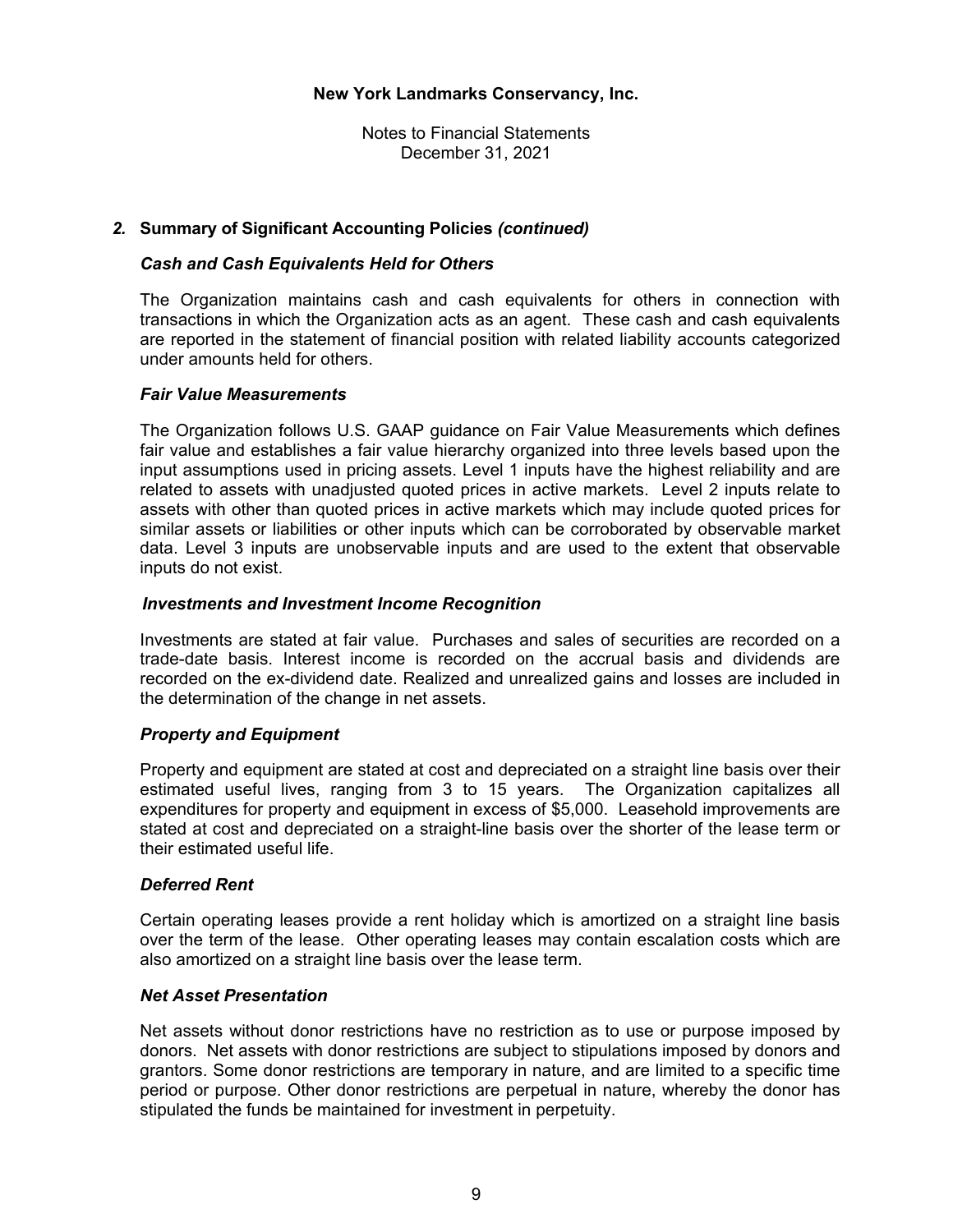Notes to Financial Statements December 31, 2021

# **2. Summary of Significant Accounting Policies** *(continued)*

#### *Functional Allocation of Expenses*

The financial statements report certain categories of expenses that are attributable to more than one program or supporting function. Therefore, expenses require allocation on a reasonable basis that is consistently applied. Salaries are allocated on the basis of staff estimates of time and effort. Direct program costs such as grants, construction and professional fees are allocated directly to the programs. Special event costs are netted with the contributions. All other costs that are not charged directly to a program are allocated based on the percentage of overall salary allocation.

#### *Contributions*

Contributions received, including unconditional promises to give, are recognized as revenue in the period received. The Organization reports gifts as restricted support if they are received with donor stipulations that limit the use of the donated assets, or if they are restricted as support for future periods. When donor restrictions expire, that is, when a stipulated time restriction ends or purpose restriction is accomplished, net assets with donor restrictions are reclassified to net assets without donor restrictions and reported in the statement of activities as net assets released from restrictions.

The Organization reports gifts of goods and equipment at fair value at the date of the gift. Such gifts are reported as support without donor restrictions unless explicit donor stipulations specify how the donated assets must be used. Gifts of long-lived assets with explicit restrictions that specify how the assets are to be used and gifts of cash or other assets that must be used to acquire long-lived assets are reported as restricted support. Absent explicit donor stipulations as to how long those long-lived assets must be maintained, the Organization reports expirations of donor restrictions when the donated or purchased long-lived assets are placed in service.

#### *Contributed Services*

The fair value of contributed services is reported as a contribution if such services create or enhance non-financial assets, or require specialized skills, and are provided by individuals possessing such specialized skills and would typically need to be purchased if not provided by donation. The Organization recognized contributed services of \$57,945 for the year ended December 31, 2021.

#### *Art Collection*

The Organization maintains a donated art collection that is not recognized as an asset on the statement of financial position. The collection has been appraised at \$400,000.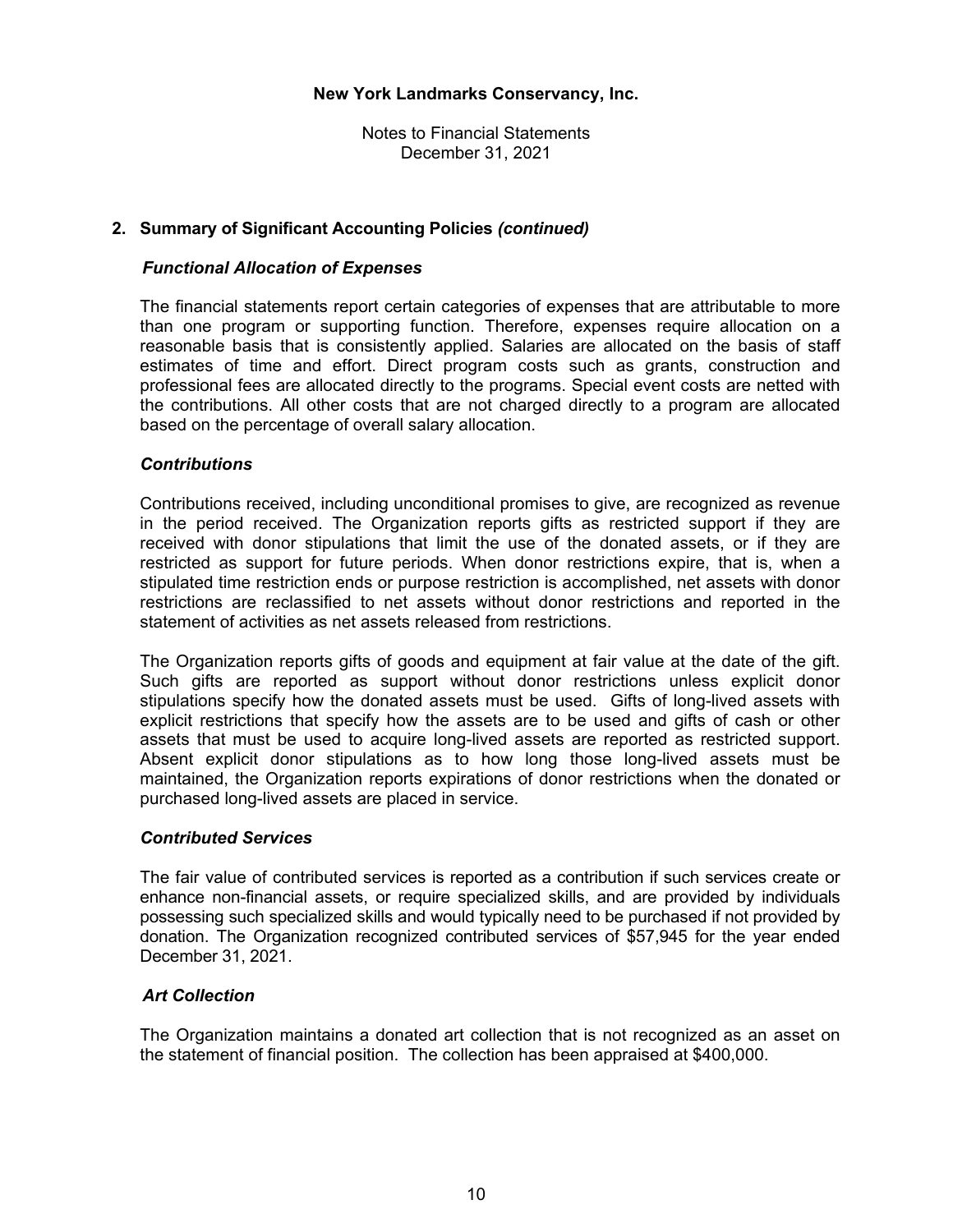Notes to Financial Statements December 31, 2021

#### **2. Summary of Significant Accounting Policies** *(continued)*

#### *Accounting for Uncertainty in Income Taxes*

The Organization recognizes the effect of income tax positions only if those positions are more likely than not to be sustained. Management has determined that the Organization had no uncertain tax positions that would require financial statement recognition or disclosure. The Organization is no longer subject to examinations by the applicable taxing jurisdictions for periods prior to 2018.

#### *Advertising*

Advertising costs are expensed as incurred and amounted to \$448,364 for the year ended December 31, 2021.

#### *Subsequent Events Evaluation by Management*

Management has evaluated subsequent events for disclosure and/or recognition in the financial statements through the date that the financial statements were available to be issued, which date is April 19, 2022.

#### *Prior Year Summarized Information*

The financial statements include certain prior-year summarized comparative information in total but not by net asset class. Such information is not intended to include sufficient detail to constitute a presentation in conformity with U.S. GAAP. Accordingly, such information should be read in conjunction with the Organization's financial statements for 2020.

# **3. Concentration of Credit Risk**

 The Organization maintains cash in bank accounts which at times may exceed federally insured limits. This potentially subjects the Organization to a concentration of credit risk. The Organization has not experienced any losses in such accounts.

 The investment portfolio is managed by professional investment advisors and managers and is diversified by type of investment and industry concentrations so that no individual investment or group of investments represents a significant concentration of market risk.

#### **4. Pledges Receivable**

 Pledges receivable at December 31, 2021 are deemed fully collectible by management, and are scheduled to be collected as follows:

2022 67,500 \$ 2023 30,000 \$ 97,500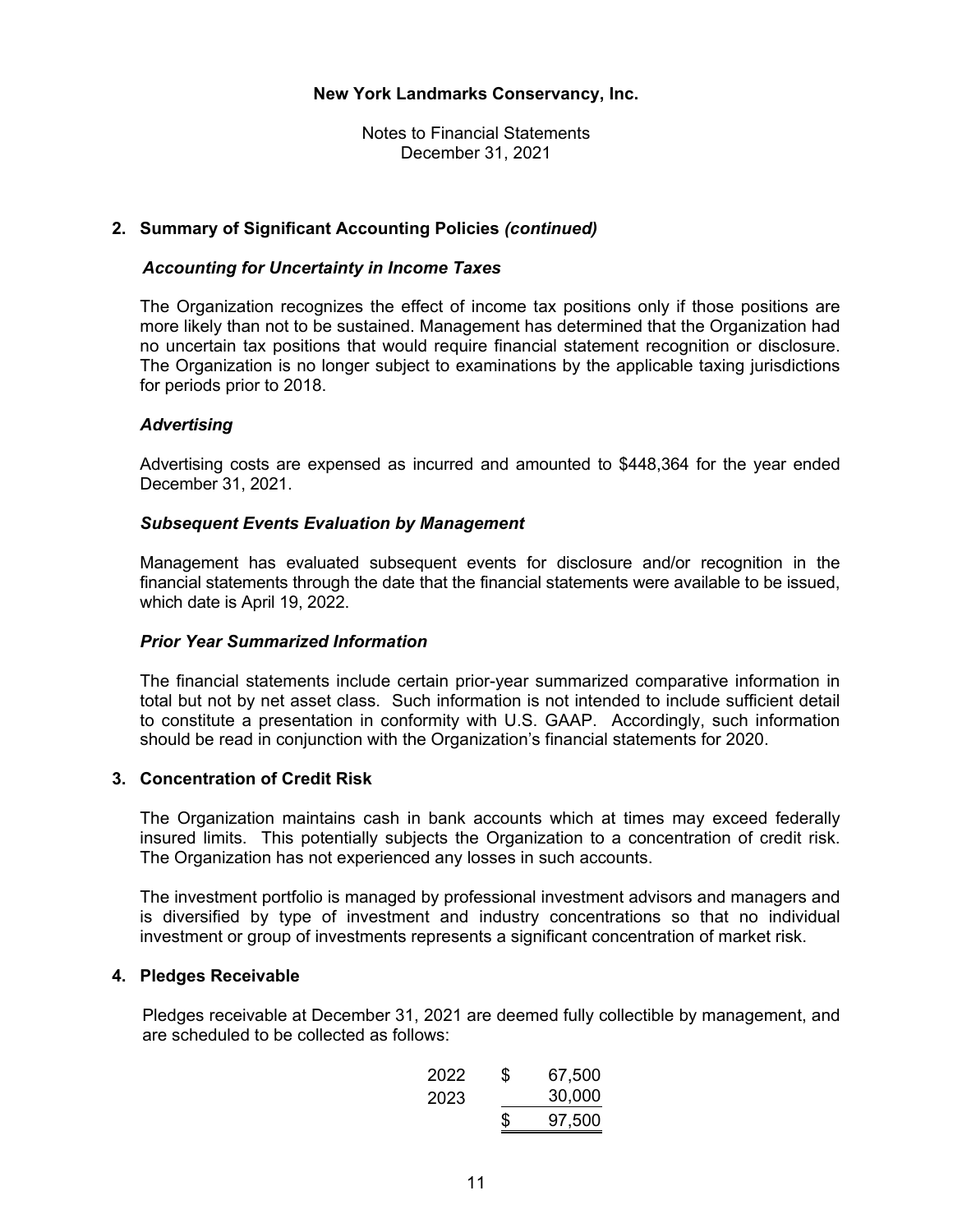# **5. Program-Related Loans Receivable**

 Program-related loans receivable consist of three unsecured loans, two of which were made to churches for landmark restoration and preservation of their historic buildings. Monthly payments for the church loans range from \$876 to \$2,080, including interest ranging from 2% to 3% per annum through June 1, 2026. The remaining loan was made to New York City Historic Properties Fund, Inc. ("NYCHPF") for general operating purposes with interest accruing at 2% per annum through February 1, 2026, and the entire balance due at maturity on February 1, 2026. The loans are deemed fully collectible by management. Future minimum principal payments are due as follows as of December 31:

| 2022 | S  | 33,954  |
|------|----|---------|
| 2023 |    | 20,217  |
| 2024 |    | 10,097  |
| 2025 |    | 10,300  |
| 2026 |    | 255,227 |
|      | \$ | 329,795 |

# **6. Due from New York City Historic Properties Fund, Inc.**

The Organization has a management contract with NYCHPF, a related party, whereby NYCHPF reimburses the Organization for management and administrative costs provided. During 2021, the Organization was reimbursed \$479,751 by NYCHPF for direct expenses and common costs associated with the administration and management of NYCHPF. At December 31, 2021, the Organization had no outstanding receivable from NYCHPF relating to this contract.

#### **7. Investments**

Investments at December 31, 2021 consist of:

| Mutual Funds, at Fair Value        |                 |
|------------------------------------|-----------------|
| US large cap growth                | \$<br>3,059,489 |
| US large cap value                 | 3.083.731       |
| US large cap                       | 878,673         |
| US mid cap                         | 865,892         |
| International equities             | 2,469,141       |
| US taxable core                    | 2,254,886       |
| <b>Preferred securities</b>        | 453,338         |
| Short term fixed income            | 1.505.879       |
| <b>REITS</b>                       | 173,255         |
| Global multi asset                 | 911,180         |
| Total Mutual Funds, at Fair Value  | 15,655,464      |
| Cash and cash equivalents, at cost | 105,366         |
| <b>Total Investments</b>           | 15.760.830      |

Investments stated at fair value are measured using Level 1 inputs.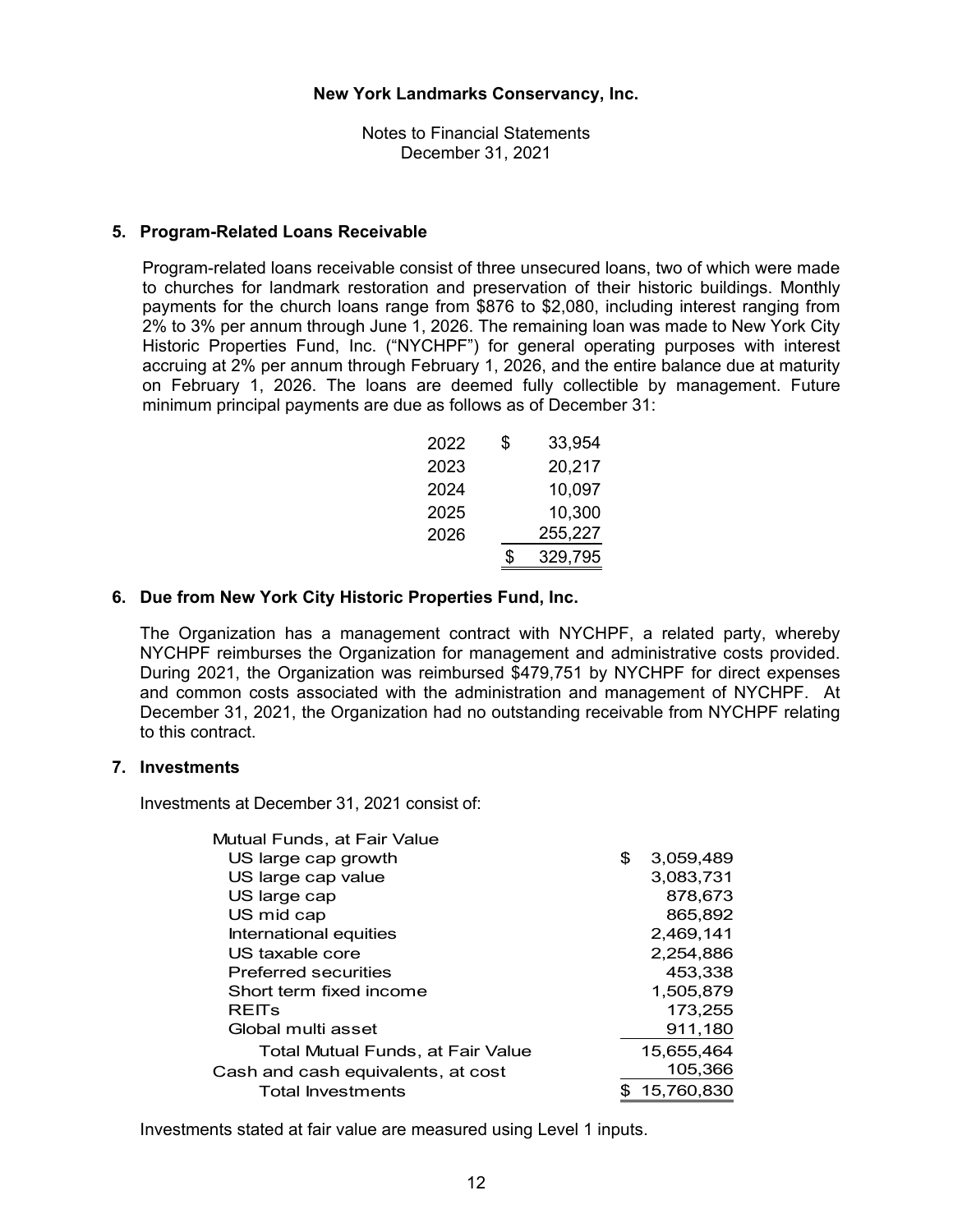Notes to Financial Statements December 31, 2021

#### **7. Investments** *(continued)*

Investment earnings consist of the following for the year ended December 31, 2021:

| Realized and unrealized gain on investments | \$1,103,058 |
|---------------------------------------------|-------------|
| Interest and dividends                      | 662.792     |
| Investment fees                             | (99,033)    |
|                                             | \$1,666,817 |

# **8. Property and Equipment**

Property and equipment consist of the following at December 31, 2021:

| Furniture and equipment  | SS | 213,146    |
|--------------------------|----|------------|
| Leasehold improvements   |    | 58,894     |
|                          |    | 272,040    |
| Accumulated depreciation |    | (240, 374) |
|                          | \$ | 31,666     |

#### **9. Operating Lease**

The Organization occupies offices in New York City at One Whitehall Street, under a noncancellable operating lease expiring December 31, 2034. Future minimum lease payments under the terms of the agreement are as follows as of December 31:

| 2022       | \$<br>207,792 |
|------------|---------------|
| 2023       | 299,700       |
| 2024       | 333,000       |
| 2025       | 399,600       |
| 2026       | 399,600       |
| Thereafter | 3,476,520     |
|            | 5,116,212     |

Rental expense for 2021 was \$323,719, which included letter of credit fees and tax escalation costs charged by the lessor amounting to \$98,148.

#### **10. Net Assets Without Donor Restrictions**

At December 31, 2021, the Board of Directors has designated \$12,765,769 of the Organization's accumulated net assets without donor restrictions to be used for preservation grants and easements, restoration of endangered buildings, and future operating purposes.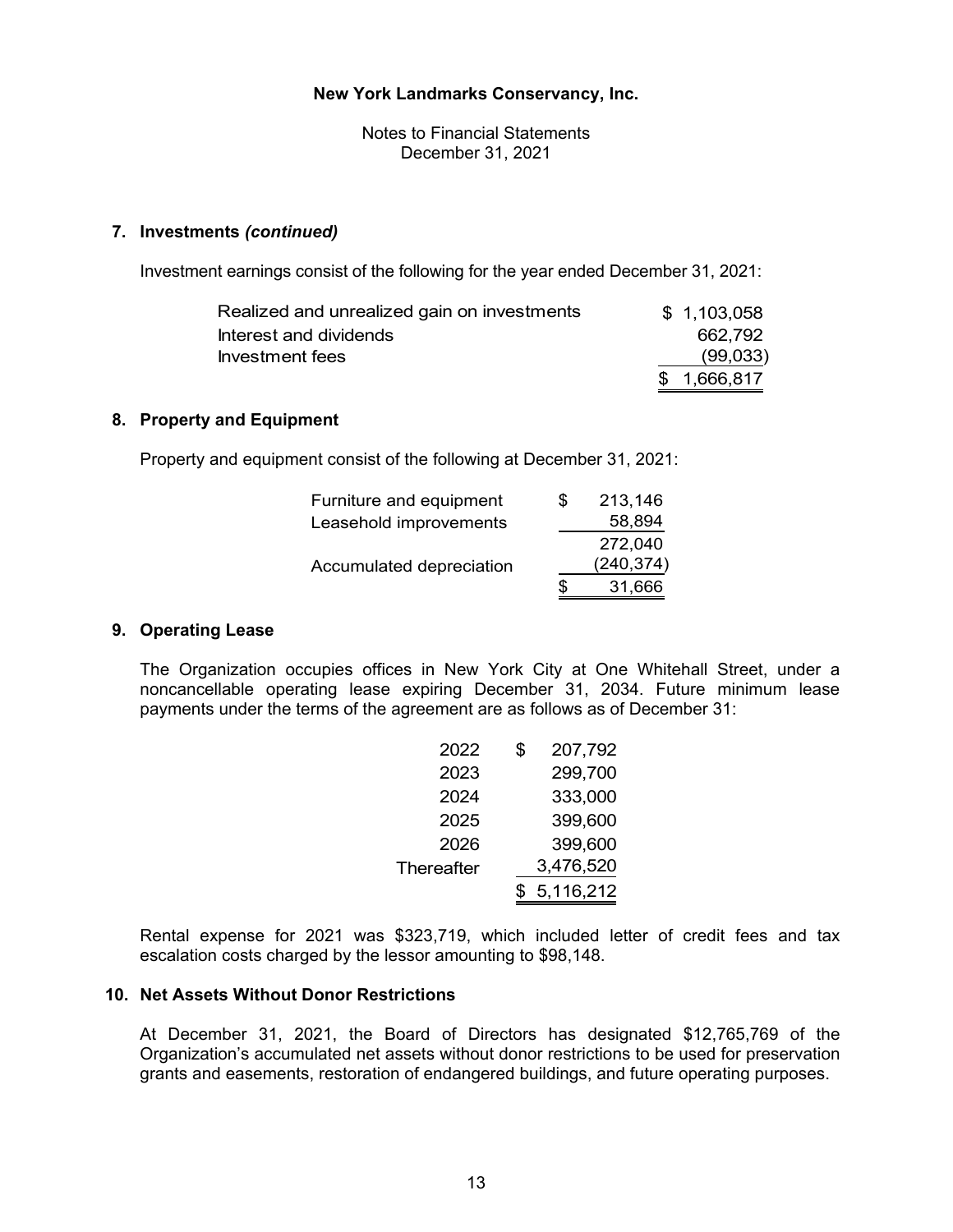Notes to Financial Statements December 31, 2021

# **11. Net Assets With Donor Restrictions**

Net assets with donor restrictions are restricted for the following purposes or periods at December 31, 2021:

| Subject to expenditure for a specified purpose:                                           |              |
|-------------------------------------------------------------------------------------------|--------------|
| <b>City Ventures Fund</b>                                                                 | \$<br>11,667 |
| <b>Emergency Grant Program</b>                                                            | 50,313       |
| <b>Sacred Sites Program</b>                                                               | 401,039      |
| Porzeolt Foundation                                                                       | 7,702        |
| Lucy G. Moses Awards Program                                                              | 642,361      |
| <b>Brendan Gill Endowment for Historic Preservation</b>                                   | 710,322      |
| Frederick Law Olmstead House                                                              | 7,115        |
| 25 Year Anniversary Fund Endowment                                                        | 284,931      |
|                                                                                           | 2,115,450    |
| Held as endowment and subject to the Organization's<br>spending policy and appropriation: |              |
| Lucy G. Moses Awards Endowment                                                            | 330,000      |
| <b>Brendan Gill Endowment for Historic Preservation</b>                                   | 1,783,225    |
| 25 Year Anniversary Endowment                                                             | 278,843      |
|                                                                                           | 2,392,068    |
| Total Net Assets with Donor Restrictions                                                  | 4,507,518    |
|                                                                                           |              |

Net assets were released from donor restrictions by incurring expenses satisfying the restricted purposes or by the passage of time in 2021 as follows:

Program restrictions accomplished:

| <b>City Ventures Fund</b>                               | \$<br>6,225 |
|---------------------------------------------------------|-------------|
| <b>Emergency Grant Program</b>                          | 29,850      |
| <b>Sacred Sites Program</b>                             | 300,235     |
| <b>NYC HPF</b>                                          | 10,000      |
| Lucy G. Moses Awards Endowment                          | 30,160      |
| <b>Brendan Gill Endowment for Historic Preservation</b> | 88,333      |
| Other                                                   | 9,500       |
| <b>Total Restrictions Released</b>                      | 474,303     |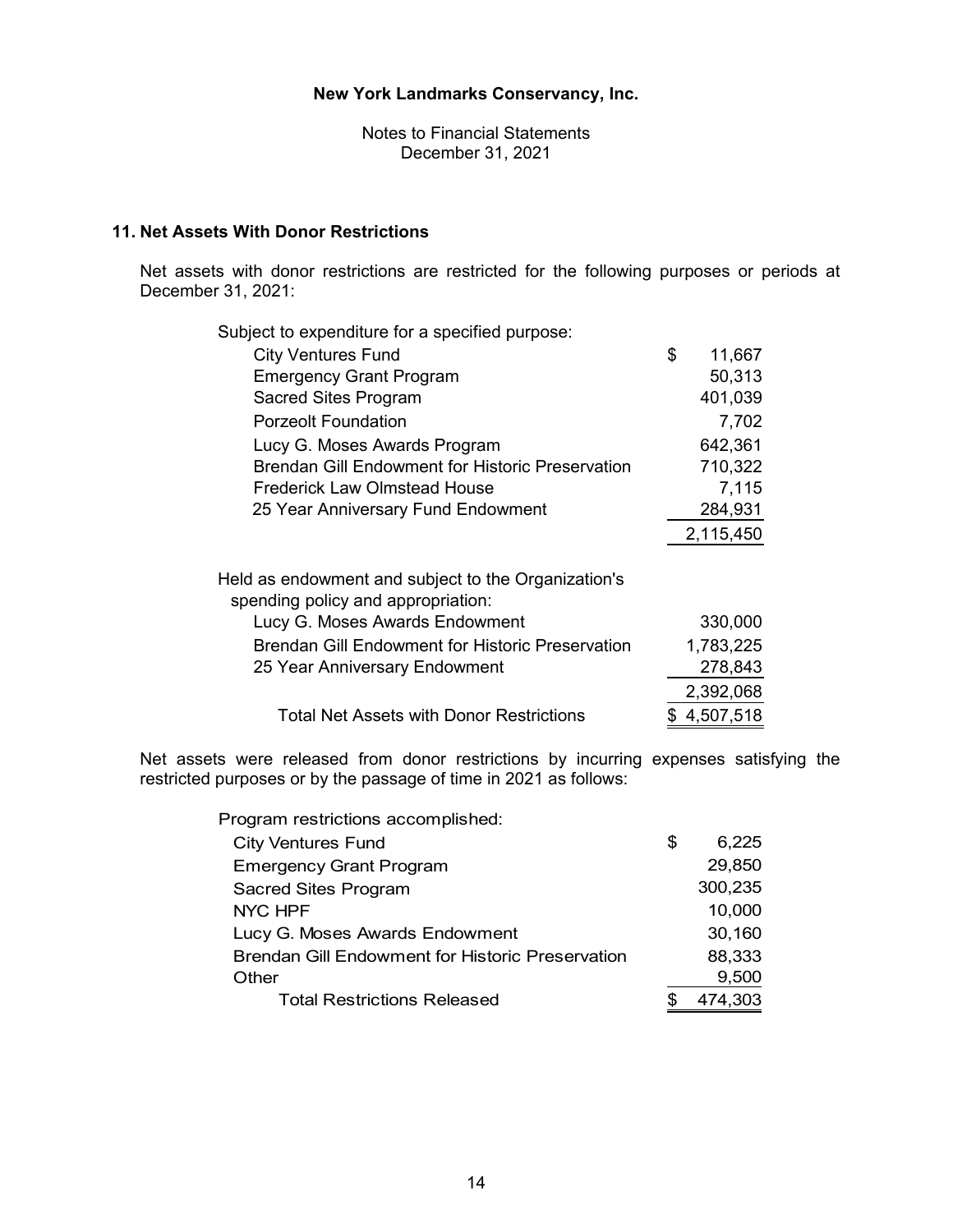# **12. Endowment**

#### *Interpretation of Law*

The Organization follows the New York Prudent Management of Institutional Funds Act ("NYPMIFA"), which requires the preservation of the value of the original gift as of the gift date of the donor-restricted endowment funds absent explicit donor stipulations to the contrary, and except in those cases where the law allows appropriation for spending of the original gift amounts. As a result, the Board of Directors retains in perpetuity (a) the original value of the gifts donated to the endowment, (b) the original value of subsequent gifts to the endowment, and (c) accumulations of investment returns to the endowment made in accordance with the direction of the applicable donor gift instrument at the time the accumulation is added to the fund. The remaining portion of the donor-restricted endowment fund that is not retained in perpetuity is subject to appropriation for expenditure by the Board of Directors in a manner consistent with the standard of prudence prescribed by NYPMIFA.

# *Return Objectives and Risk Parameters*

The Organization has adopted investment and spending policies for endowment assets that attempt to provide a predictable stream of funding to programs supported by its endowment, while attempting to increase the value of the endowment assets, including both donorrestricted and board designated funds.

The Organization utilizes a total return investment approach with its asset allocation diversified over multiple asset classes and sub classes. Endowment return objectives are to provide adequate funding over the long term with a moderate level of risk. In order to achieve this objective, the Organization follows the strategy of weighing the asset allocation to higher return asset classes, including equities, with marginally higher risk characteristics. The total return objective includes the funding of both the current year spending rate amount and the amount required to be retained pursuant to the Board of Director's interpretation of State law.

#### *Spending Rate Methods*

The Organization invests its endowment funds and allocates the related earnings for expenditure in accordance with the total return concept. The endowment usage is determined in accordance with the policy adopted by the Organization. The Board of Directors utilizes various spending methods to determine its annual drawdown from the endowment funds as follows:

 Board Designated - at the discretion of the Board of Directors Donor Restricted:

- Lucy G. Moses Awards Endowment 4% of the trailing 5 year average of the fair value of the endowment fund to offset allocated expenses
- Brendan Gill Endowment for Historic Preservation 4% of the trailing 5 year average of the fair value of the endowment fund to provide a grant to NYCHPF
- 25 Year Anniversary Endowment 5% of the trailing 5 year average of the fair value of the endowment fund to provide working capital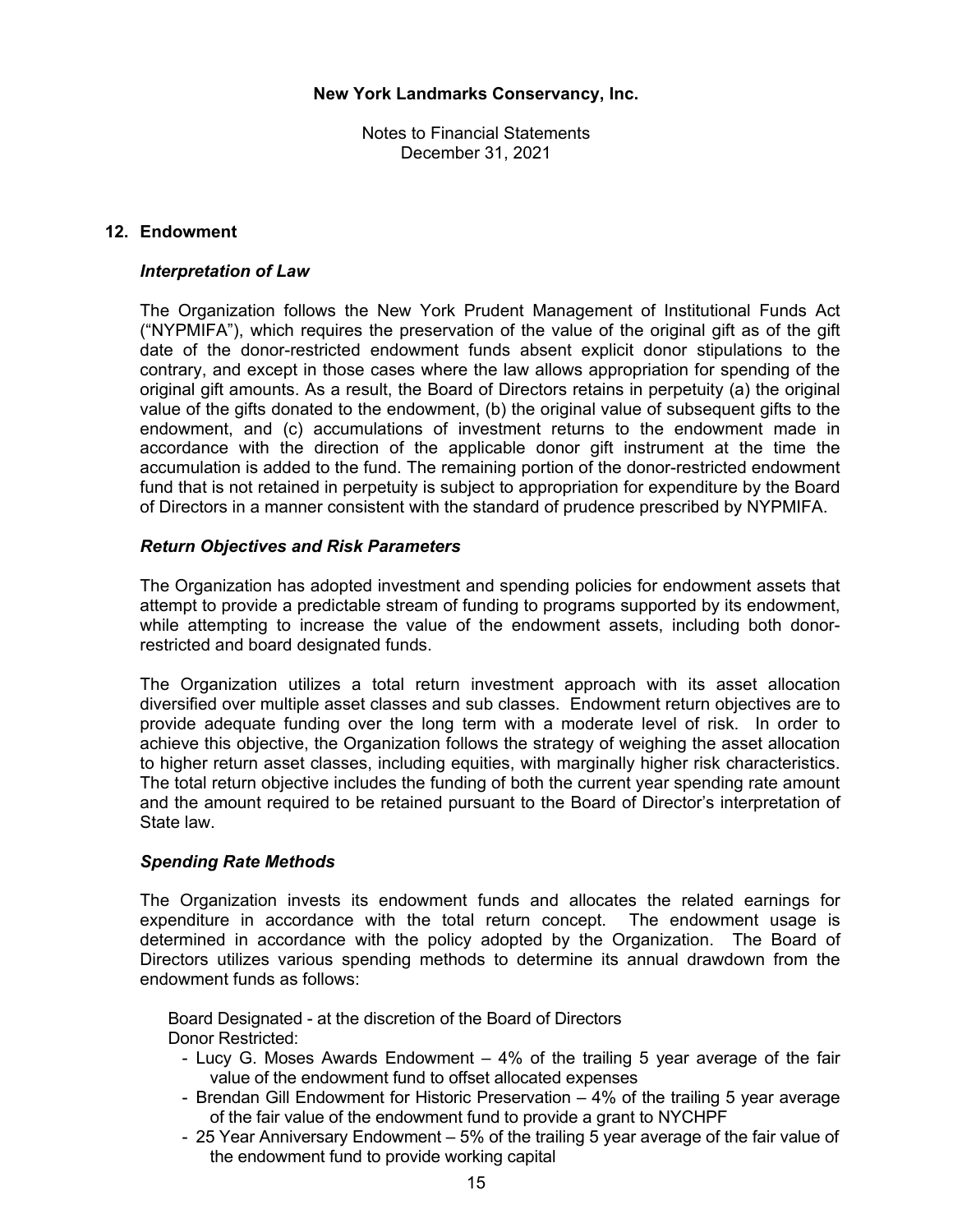Notes to Financial Statements December 31, 2021

# **12. Endowment** *(continued)*

Changes in endowment and other invested funds for 2021 consist of the following:

|                                    |                      | <b>With Donor Restrictions</b> |                 |                  |
|------------------------------------|----------------------|--------------------------------|-----------------|------------------|
|                                    | <b>Without Donor</b> | Temporary                      | Perpetual       |                  |
|                                    | Restrictions         | in Nature                      | in Nature       | Total            |
| Balance, beginning of year,        |                      |                                |                 |                  |
| endowment funds                    | \$<br>9,841,822      | \$<br>790,427                  | 2,392,068<br>\$ | \$13,024,317     |
| Additions                          | 1,350,052            |                                |                 | 1,350,052        |
| Investment return                  | 460,231              | 144,493                        |                 | 604,724          |
| Investment fees                    | (70, 446)            | (22, 476)                      |                 | (92, 922)        |
| Capital appreciation               | 787,768              | 253,392                        |                 | 1,041,160        |
| Expenditures                       | (265, 966)           | (101, 334)                     |                 | (367, 300)       |
| <b>Transfers</b>                   | (269, 666)           |                                |                 | (269, 666)       |
| Balance, end of year,              |                      |                                |                 |                  |
| endowment funds                    | 11,833,795           | 1,064,502                      | 2,392,068       | 15,290,365       |
| Other investments, not included in |                      |                                |                 |                  |
| endowment funds                    |                      |                                |                 |                  |
| Operating fund                     | 296,546              |                                |                 | 296,546          |
| Astor Fund (Sacred Sites)          |                      | 173,919                        |                 | 173,919          |
| <b>Total Investments</b>           | 12, 130, 341         | \$<br>1,238,421                | 2,392,068<br>\$ | \$15,760,830     |
|                                    |                      |                                |                 |                  |
| Comprised of the following:        |                      |                                |                 |                  |
| <b>Board Designated</b>            | \$11,833,795         | \$                             | \$              | 11,833,795<br>S  |
| Second 25 year endowment           |                      | 284,931                        | 278,843         | 563,774          |
| Lucy Moses endowment               |                      | 69,249                         | 330,000         | 399,249          |
| <b>Brendan Gill endowment</b>      |                      | 710,322                        | 1,783,225       | 2,493,547        |
| <b>Total Endowment Funds</b>       | 11,833,795           | 1,064,502                      | 2,392,068       | 15,290,365       |
| Operating fund                     | 296,546              |                                |                 | 296,546          |
| Astor Fund (Sacred Sites)          |                      | 173,919                        |                 | 173,919          |
| <b>Total Investments</b>           | \$12,130,341         | \$<br>1,238,421                | \$<br>2,392,068 | 15,760,830<br>\$ |
|                                    |                      |                                |                 |                  |
| Donor endowed                      | \$                   | \$<br>1,064,502                | \$<br>2,392,068 | \$<br>3,456,570  |
| Board designated                   | 11,833,795           |                                |                 | 11,833,795       |
| <b>Total Endowment Funds</b>       | 11,833,795           | 1,064,502                      | 2,392,068       | 15,290,365       |
| Operating fund                     | 296,546              |                                |                 | 296,546          |
| Astor Fund (Sacred Sites)          |                      | 173,919                        |                 | 173,919          |
| <b>Total Investments</b>           | \$12,130,341         | \$<br>1,238,421                | \$<br>2,392,068 | \$15,760,830     |
|                                    |                      |                                |                 |                  |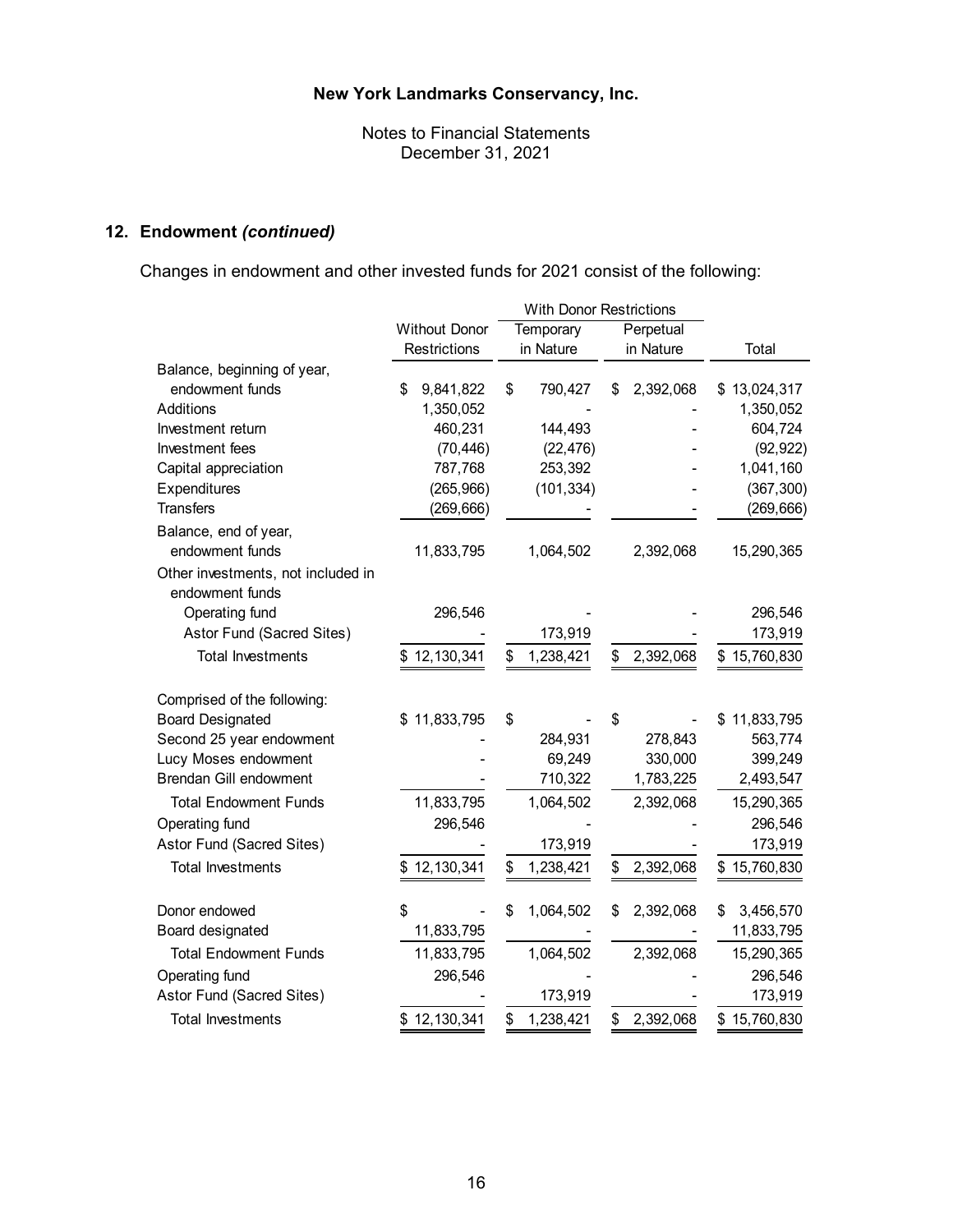# **12. Endowment** *(continued)*

#### *Underwater Endowment Funds with Deficiencies*

From time to time, the fair value of assets associated with individual donor restricted endowment funds may fall below the level that the donor or NYPMIFA requires the Organization to retain as a fund of perpetual duration. There were no underwater endowment funds as of December 31, 2021.

#### **13. Grants Payable**

The Organization issues grants to other non-profit organizations. Grants are given to maintain, repair and restore historic buildings and are given to Sacred Sites, endangered buildings and for emergency preservation. An annual grant is given to the New York City Historic Properties Fund, Inc., which is the Organization's main financing vehicle for restoration work throughout New York City. Grants are expensed and considered a payable at the time of commitment and do not span more than one year.

#### **14. Retirement Plan**

The Organization has a 403(b) plan that provides for discretionary contributions for eligible employees, limited to the maximum annual amount allowed by the Internal Revenue Service. The Organization's contributions to the plan totaled \$75,199 in 2021.

#### **15. Liquidity and Availability of Financial Assets**

Financial assets available for general expenditure, that is, without donor or other restrictions limiting their use, within one year of the statement of financial position date, are comprised of the following at December 31, 2021:

| Cash and cash equivalents                           | \$. | 3,833,675 |
|-----------------------------------------------------|-----|-----------|
| Pledges receivable                                  |     | 97,500    |
| Program-related loans receivable                    |     | 33,954    |
| <b>Investments</b>                                  |     | 296,546   |
| <b>Total Financial Assets</b>                       |     | 4,261,675 |
| Pledges receivable expected to be collected in 2023 |     | (30,000)  |
|                                                     |     | 4,231,675 |

As part of the Organization's liquidity management, the Organization strives to maintain an amount equal to all donor restricted non-endowed funds in either checking or money market accounts. At year-end, any shortfalls are reconciled, and funds are transferred from the investment account to a checking account. Investments without donor restrictions can be used if needed. The balance of these investments as of December 31, 2021 was \$296,546. Also, there are Board designated investments of approximately \$11.8 million that can be made available if needed.